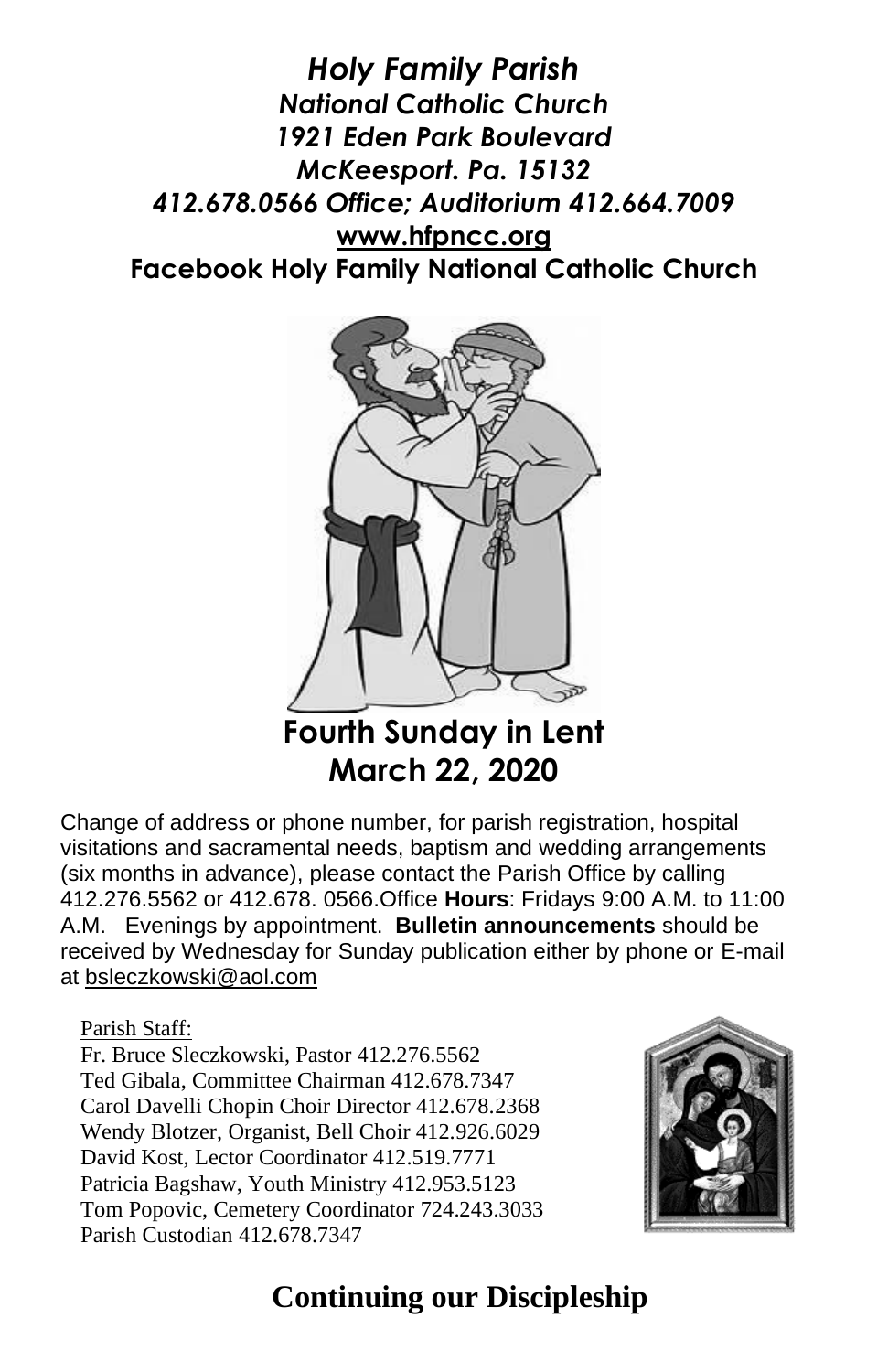#### **4 th SUNDAY IN LENT MASS LITURGY**

# OPENING HYMN Bulletin

PENITENTIAL RITE Page 66

ENTRANCE HYMN Isaiah 43: 8-9a; Jeremiah 5:21-22a

- C: Lead out the people who are blind though they have eyes, who are deaf though they have ears. Let all the nations gather together, let the people assemble.
- R: Pay attention to this, foolish and senseless people who have eyes and see not, who have ears and hear not. Should you not fear Me, says the Lord, should you not tremble before Me?
- C: Glory be to the Father and to the Son and to the Holy Spirit.
- R: As it was in the beginning, is now, and ever shall be, world without end. Amen.

#### KYRIE Page 67

OPENING PRAYER

#### **LITURGY OF THE WORD**

| <b>First Reading</b>                                                                              | 1 Samuel 16: 1b, 6-7, 10-13a |  |
|---------------------------------------------------------------------------------------------------|------------------------------|--|
| <b>Responsorial Psalm</b>                                                                         | Psalm 23                     |  |
| R: The Lord is my shepherd, there is nothing I shall want.                                        |                              |  |
| <b>Second Reading</b>                                                                             | Ephesians 5: 8-14            |  |
| Lenten Acclamations.                                                                              | John 8: 12                   |  |
| L: Glory and praise to You, Lord Jesus Christ.                                                    |                              |  |
| R: I am the light of the world, says the Lord; whoever follows me<br>will have the light of life. |                              |  |
| R: Glory and praise to You, Lord Jesus Christ.                                                    |                              |  |
| Gospel                                                                                            | John 9: 1-41                 |  |
| <b>SACRAMENT OF THE WORD</b>                                                                      |                              |  |
| <b>LITURGY OF THE FAITHFUL</b>                                                                    |                              |  |
| <b>NICENE CREED</b>                                                                               | Page 71                      |  |
| <b>GENERAL INTERCESSION</b>                                                                       |                              |  |
| R: Lord, Hear our Prayer                                                                          |                              |  |
| <b>OFFERTORY</b>                                                                                  | Page 73                      |  |
| THE GREAT THANKSGIVING                                                                            |                              |  |
| <b>EUCHARISTIC PRAYER 5</b>                                                                       | Page 92                      |  |
| <b>SIGN OF PEACE</b>                                                                              |                              |  |
| <b>COMMUNION</b>                                                                                  | Page 98                      |  |
| POST COMMUNION PRAYER                                                                             |                              |  |
| <b>CONCLUDING RITE</b>                                                                            |                              |  |
| <b>DISMISSAL BLESSING</b>                                                                         | Page 100                     |  |
| <b>CLOSING HYMN</b>                                                                               | <b>Bulletin</b>              |  |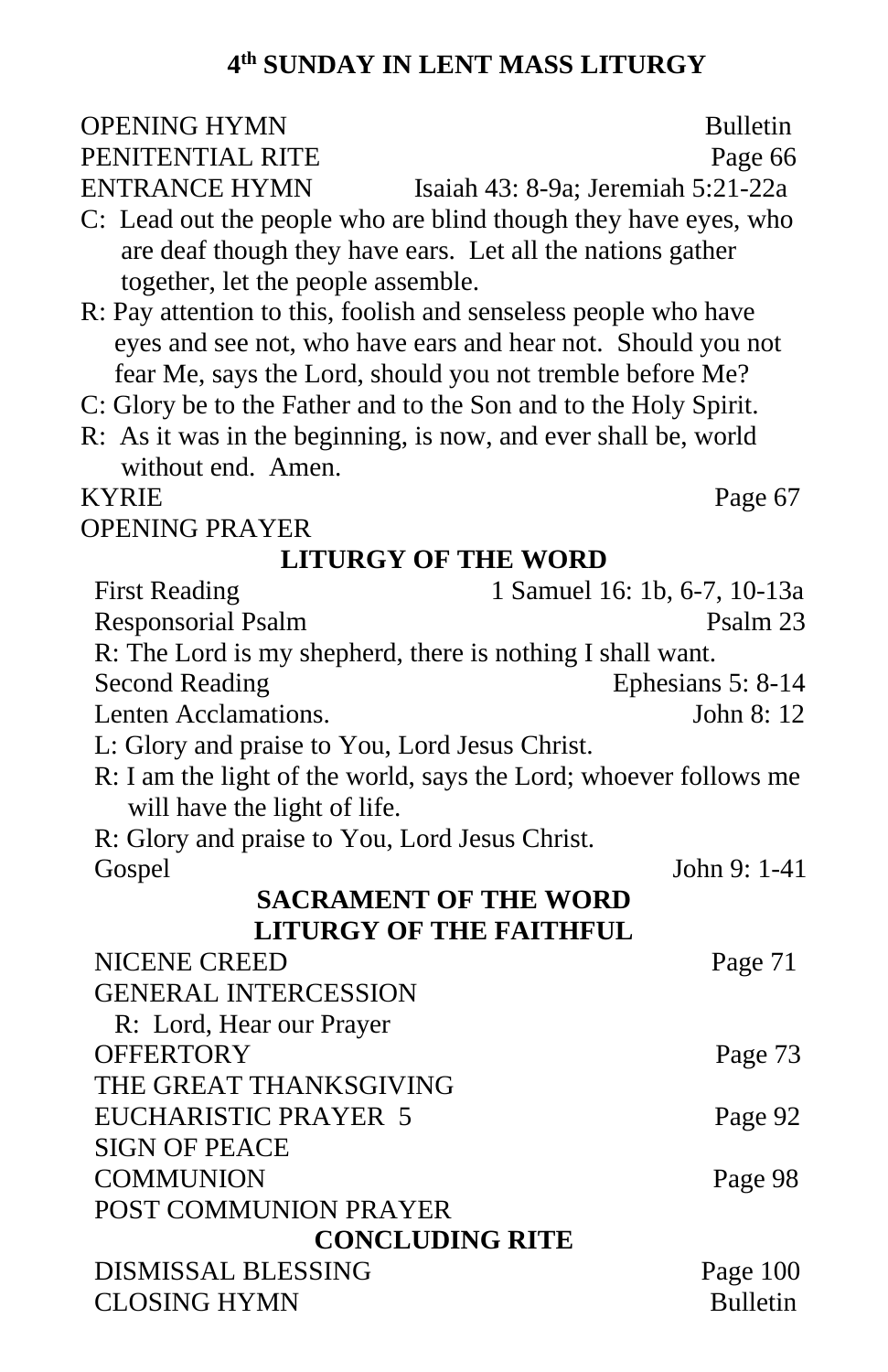#### **Opening Hymn: "Shepherd of Souls"**  CC Hymnal #447

Shepherd of souls, refresh and bless, Your chosen pilgrim flock With manna in the wilderness, with water from the rock.

We would not live by bread alone, but by your word of grace In strength of which we travel on, To our abiding place.

Be known to us in breaking bread, but do not then depart, Savior abide with us and spread your table in our hearts.

Lord, sup with us in love divine; Your body and Your blood That living bread, that heav'nly wine, be our immortal food.



**Closing Hymn: "Jesus Christ Our Lord and Savior"** PNNC Hymnal #90 verses 1,2, & 5

Jesus Christ our Lord and Savior Lamb of God so wont to suffer. You did bear Your heavy cross in anguish For the sins in which all men would languish.

Weep, O man, in His sad station, How He suffers degradation. Jesus, Jesus, on the cross is dying, Sunlight's brilliance now in darkness lying.

At the end, His side is pierced too, Blood and water, rushing, flow through. Let a flood of tears this day flow from us, Jesus, Jesus, please have mercy on us.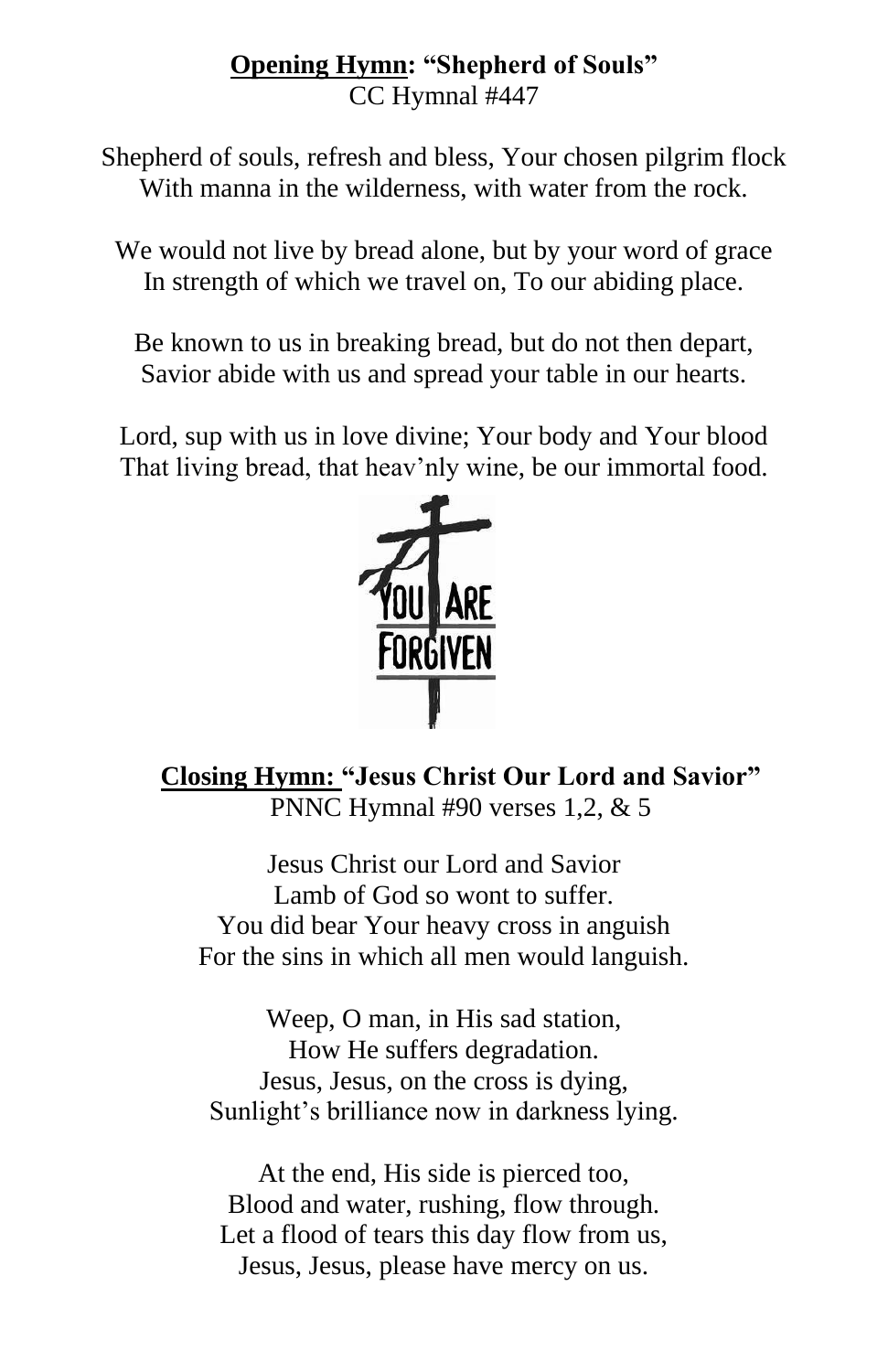### **This Week**

**Sunday, March 22, 2020 Lent 4** Holy Mass 9:00 A.M. **+Agnes Zajdel** Int. Ted & Jan Gibala; **+ Joseph & Jane Parknavy** Int. Janet Ghetian Holy Mass 11:00 A.M.

| <b>Sunday, March 29, 2020</b> | <b>Passion Sunday</b> |
|-------------------------------|-----------------------|
| <b>Holy Mass</b>              | 9:00 A.M.             |
| <b>Holy Mass</b>              | $11:00$ A.M.          |

All Lenten Devotions and Bible Classes will be cancelled until further notice. This is the decision of our Prime Bishop and our Diocesan Bishop. Holy Mass will still continue to be celebrated. Included in this bulletin are two letters from Prime Bishop Mikovsky regarding the Church's current state of affairs concerning COVID-19 and a list of National Events that are cancelled. We will also cancel the annual Palm Sunday Breakfast and Easter Egg Hunt, the March 29<sup>th</sup> Pisanki decorating and the April 2nd Pierogi Sale. We are to cancel all events until May. Our parish service projects will still continue. The most important advice as your pastor is not to panic. We have had other such health concerns confronting our nation in the past and we survived. This too will pass. Follow the proper hygiene recommendations and if you feel under the weather, limit your contact with others. This is the time to trust in the Lord, have full faith in Him and know that we are all in His care and protection.

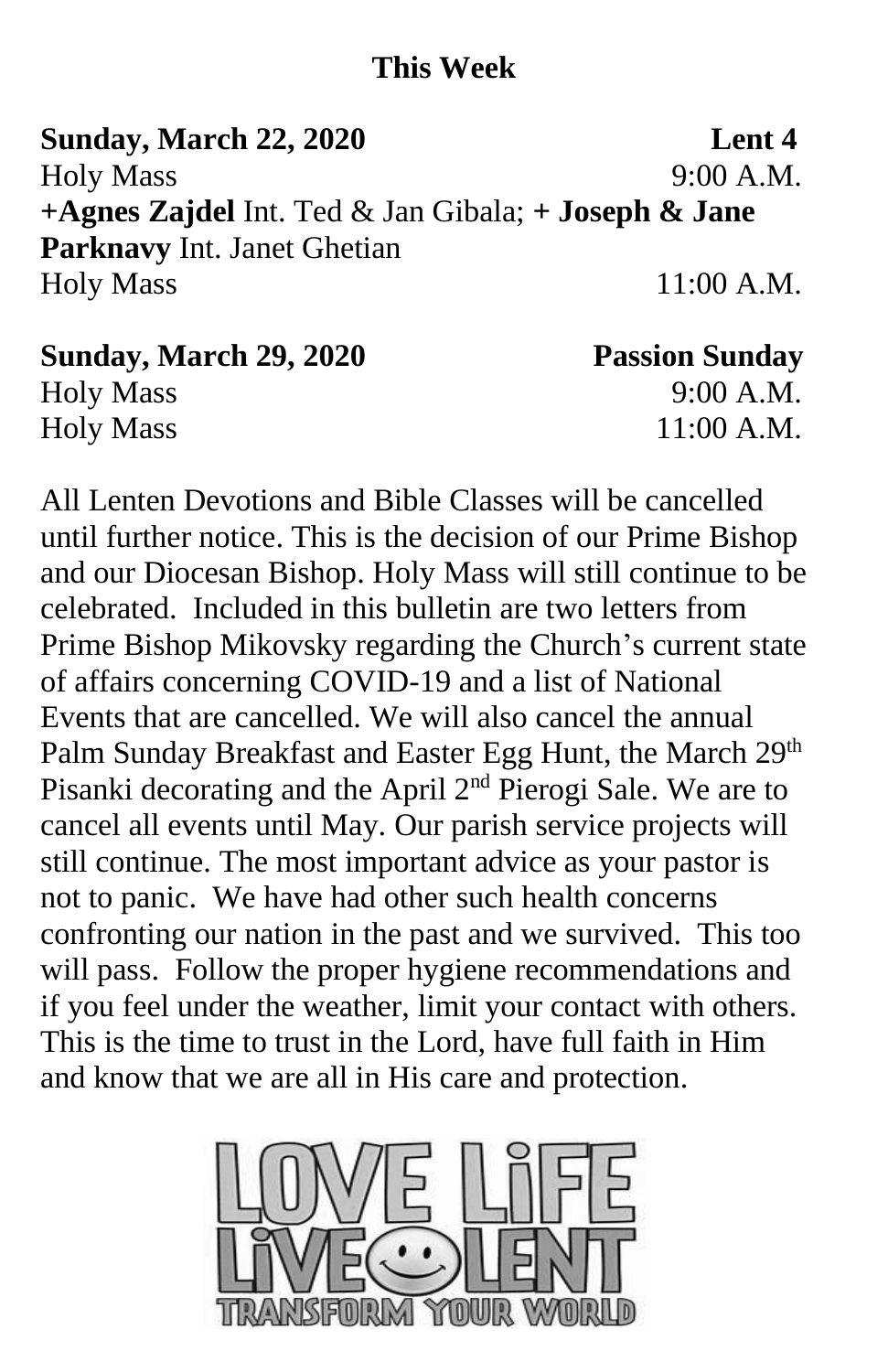**Please Note:** Due to the present situation in the country, the daffodils ordered will not be able to be delivered. Judy Waskowicz will contact all donors with an update.



## **Today's Sunday Ministry**

 **9:00 A.M. 11:00 A.M.** Greeter: M. Sleczkowski A. Fioravanti, H. Zaucha Lectors: Red Team B. Zaucha Ushers: G. Jobes & J. Lawrence J. Wagner

### **Next Sunday Ministries**

**9:00 A.M. 11:00 A.M.** Greeter: C. Trumpe A. Fioravanti, H. Zaucha Lectors: Yellow Team B. Zaucha Ushers: L. Ruozzi & T. Gibala J. Wagner

*The youth will still be making Easter Baskets for our shut-ins again this year. If you have a person in mind, that you would like to see receive a basket filled with Easter food, please contact Patty Bagshaw @ 412.953.5123. You will be responsible for the delivery.*

#### **2019 Fair Share**

For those who would like a copy of their 2019 Fair Share offerings for tax purposes, please contact Fr. Bruce @ 412.276.5562 or email bsleczkowski@aol.com



**Old Station of the Cross books are available. Take one home to continue your Lenten journey while we are asked to remain home.**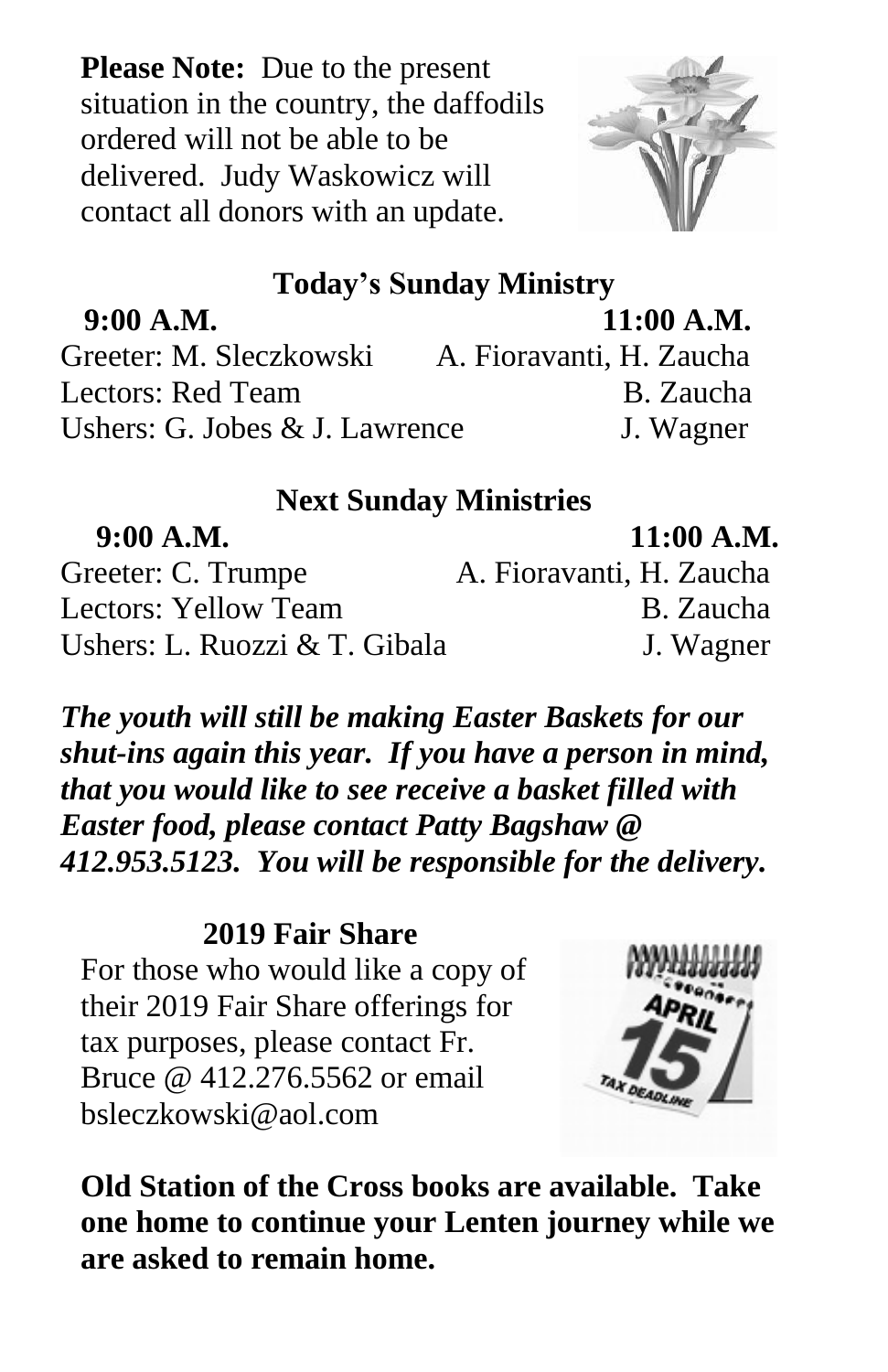

# **Fourth Sunday in Lent Word Search**



## **Easter Altar Flower Donations**

Don't forget to make your Easter Flower donations this year. Special memorial envelopes for Easter Flowers donations can be found in the Church Narthex. Please take one and fill out. Check

can be made out to the Holy Family Ladies SAMBS organization.

#### **Homemade Chocolate Easter Egg Sale**

The SAMB Ladies have made various varieties of ½ lb. Milk Chocolate & Dark Chocolate Easter Eggs for sale. Price is \$10.00. Eggs will be sold after Masses in the vestibule. These are great Easter gifts to our family and friends as well as supporting a worthy organization.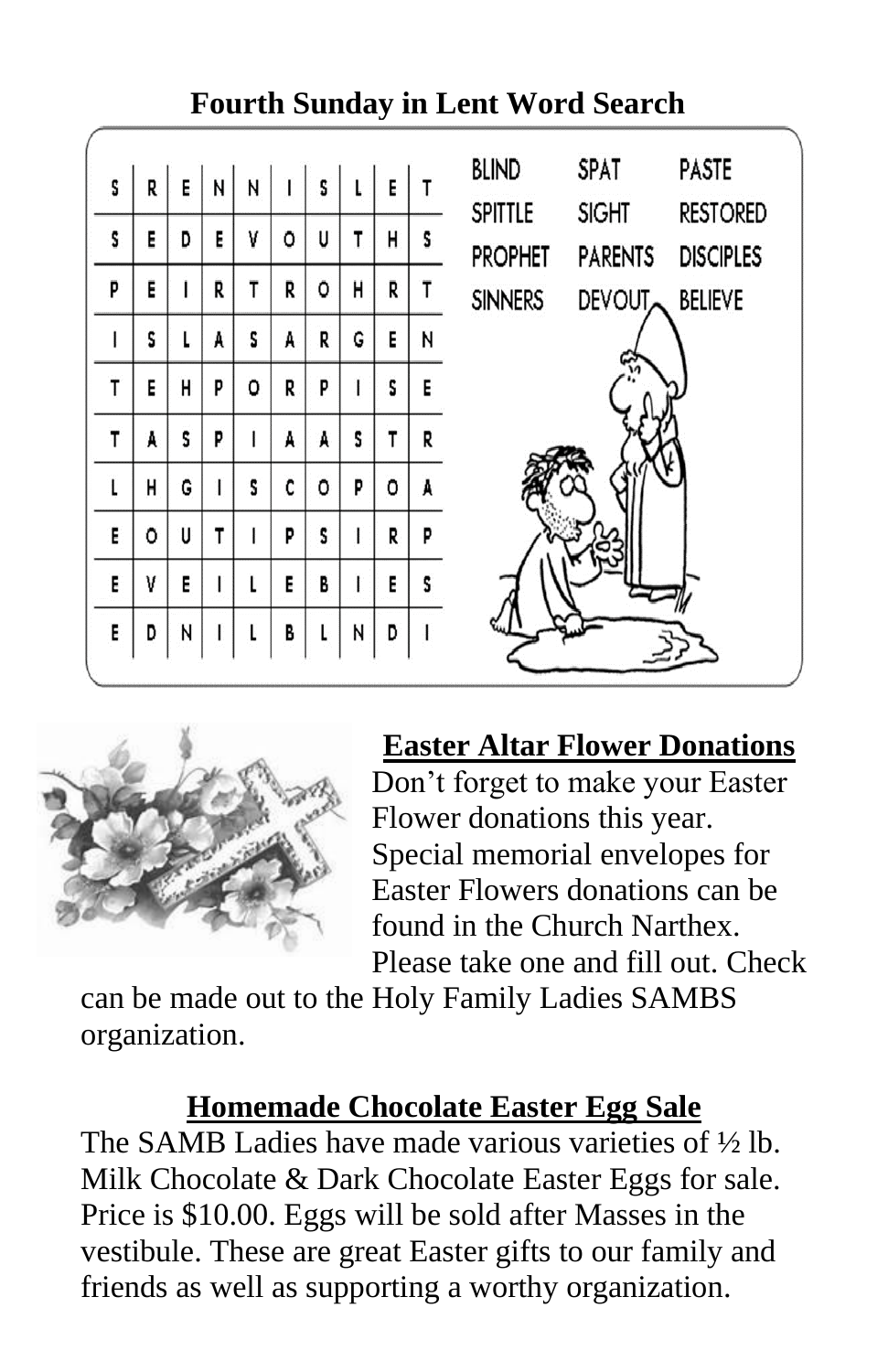#### **Parish Service Projects**

There are three ongoing community service projects going on this Lenten Season: **Witness Bags** filled with toiletries by the Youth; **Food Drive**: "Roll Away the Stone of Hunger" by PNU Branch 132 and **Clothing Drive** headed by Dave Kost to be distributed to the homeless. Choose the one that interests you as we reach out into our communities as we feed the hungry and clothe the naked.

Easter Sunday begins in darkness. While it is still dark, the women go to the tomb. They do not expect a resurrection. They are prepared to anoint a dead body.

But reality has more in store for them than they know – rolled back rocks, empty tombs, angels, appearances of the Risen One. Resurrection cannot be predicted. It is the unfolding of light, the seeing of what was previously unseen. Even more, previously unthought. This is how hope arrives. It is not the projected desire of what we presently know and want to have more of. It is a fulfillment that only takes place through the transformation of dying. Death does not have dominion. The fullness of life has hidden passages, varieties of invitations. "Love never ends." (1 Cor. 13:8) When we internalize the hope of resurrection, we become resurrection people. Most definitely, we create our plans and vigorously pursue them. But as we do this, we are attentive to all that is going on, to the emergence of opportunities that were not on the drafting board. Once things are set in motion, motion sets things before us that we did not see coming.

In short, we live from the future that, on one hand, we do not know but, on the other hand, we sense is right. And once it arrives, we recognize it is what we have wanted all along. The vastness of the universe as well as the intuitions of our own hearts resonates with what is unfolding before us. The river on which we journey is opening into the sea.

What is always emerging is the interdependent unity of all things. And we are servants of this reality, both humble and creative, both worshipers and partners. And fear, always a player, is no longer totally in charge. It cannot banish hope in the Ground of Love who holds us. The resurrected future is our home, asking us to make it present now.